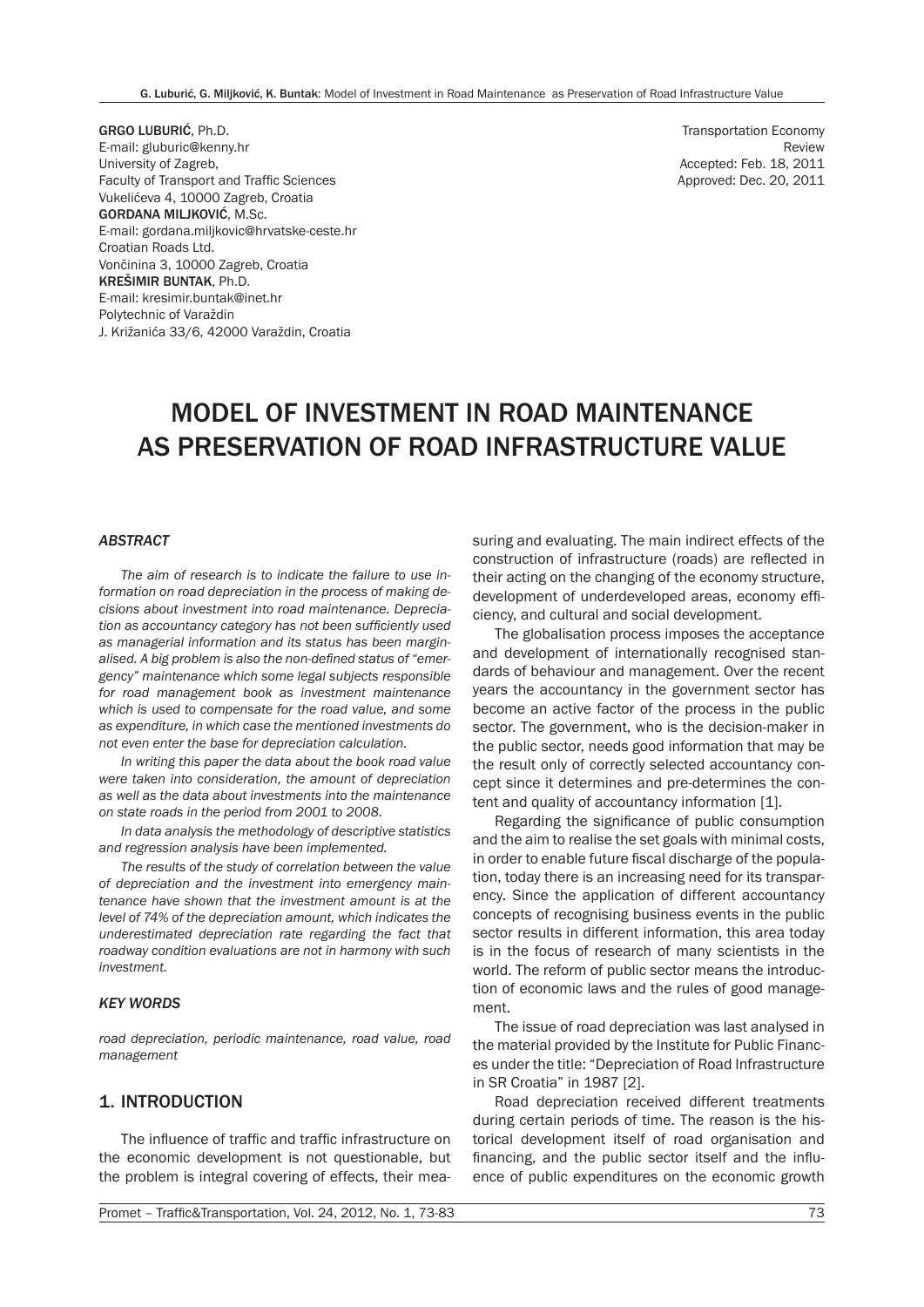has been more significantly studied by the scientists only over the last fifty years [3]. Parallel with the change of road management organisation and the financing method, the accountancy system changed as well and since in the public sector there are no criteria of measuring the success of business results, as a category, depreciation could not have played any major role.

The European system of National Accounts from 1979 (ESA 79) did not require calculation of depreciation of public infrastructure assets (roads, bridges, etc.). The new and currently valid system (ESA 95) requires calculation of depreciation for all the produced assets that belong to the group of long-term assets [4]. Since the infrastructural, public goods are owned by the government, this provision has resulted in significant changes of GDP. The improvement of the methodology of the estimate of depreciation of public, infrastructural goods became in 2001 one of the priorities of Eurostat based on the fact that this is an item with high quantitative influence on the GDP and high significance for the comparison of relative values between states.

Defining the major elements of roads that have to be replaced or renewed within the given timeframe and by determining their duration and depreciation rate a model is being set for investing in emergency maintenance and road reconstruction. At the moment of finalizing road construction and opening the road for public use it is possible to forecast the required future investments that would maintain the road value and that would be equal to the depreciation rate. The integration of road management and the office for accounting and planning would facilitate a better flow of relevant information needed for more effective public assets management that would lead to more efficient long-term business. By building a system based on investments in the preservation of the value of the existing road network, in other words by preserving the national equity, a pattern would be created that would indicate the yearly investment priority; furthermore, a long-term coordination of physical and economic wear would review the roads service life duration.

In emergency maintenance it is not invested proportionally to the value of road depreciation, and depreciation can be one of the factors that will be the base for long-term planning of investments into road network reconstruction.

In accordance with the abovementioned research problematic a scientific hypothesis has been set on the necessity of inclusion of the amortization amount into the process of investment planning as the basis for the planning of the investment amount regarding road renovation i.e. defining the amortization as one of the relevant performances for value maintenance of the road infrastructure.

## 2. SIGNIFICANCE OF ROAD MAINTENANCE

Road maintenance means regular maintenance activities and road emergency maintenance activities. These activities are necessary so that the road would keep its utility value for the traffic demand for which it was designed and during its entire service life. The basic aim of maintaining and protecting roads according to the Regulations on Public Roads Maintenance and Protection $1$  is to prevent road deterioration, allow safe traffic flows and reduce the users' costs by providing good road conditions.

According to the Regulations on Public Roads Maintenance and Protection (Official Gazette Nr. 25/98) regular road maintenance includes the following works:

- cleaning (roadway, drainage system, road land, equipment, etc.),
- grass mowing and removal of branches,
- renewal and applying road markings,
- painting of kilometre signs, traffic sign poles, and lighting supports,
- repair of anti-corrosive protection of protecting and other fences,
- repair and replacement of devices, equipment and traffic signalisation on the road,
- regulation of the drainage system (ditches, gutters, drainage, etc.),
- regulation of shoulders (planning and aligning),
- regulation and local repairs of the slopes of cuttings or embankments, supporting and revetment walls,
- local repairs of shoulders and kerbs,
- repairs of local roadway damages (potholes, single and block crackings, longitudinal and transverse denivelations, asphalt surfacing, flattened surfacing areas, damaged concrete roadway edges and medians),
- urgent repairs and interventions to ensure traffic flow,
- keeping roads passable in winter conditions.

Emergency road maintenance according to the Regulations on Public Roads Maintenance and Protection includes:

- repair and replacement of roadway surfacing,
- reinforcement of roadway in order to renewal and increase in driving capacity and quality,
- local repairs of roadway structure in order to protect and increase road capacity,
- road drainage system improvement,
- replacement, installation of new and enhanced vertical traffic signalisation and road equipment (kilometre and direction posts, protective fences, etc.) on larger road sections,
- repair of rockfalls, creeps and minor landslips,
- reducing of slope inclinations and other works regarding protection of slopes against erosion,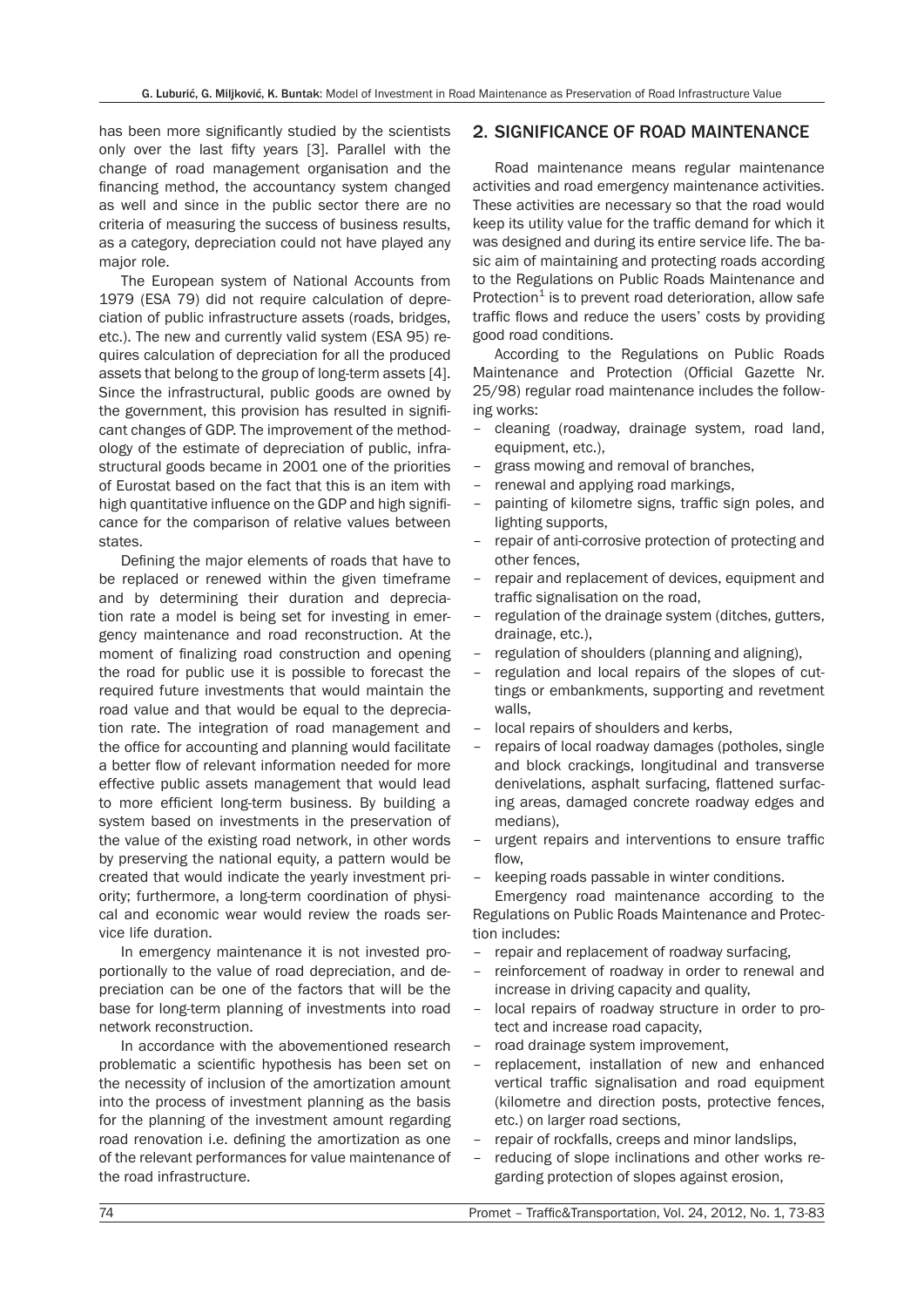| In euro/kilometre      |             | No. of                     |                       | Cumulative            |                                                                                             |  |  |
|------------------------|-------------|----------------------------|-----------------------|-----------------------|---------------------------------------------------------------------------------------------|--|--|
| <b>Bottom</b><br>limit | Upper limit | countries<br>(frequencies) | Frequen-<br>cies in % | frequencies<br>in $%$ | Country                                                                                     |  |  |
|                        | 2,110.48    | 8                          | 29.63%                | 29.63%                | Estonia, France, Ireland, Latvia, Lithu-<br>ania, Malta, Sweden, Turkey                     |  |  |
| 2,110.48               | 4.207.12    | 9                          | 33.33%                | 62.96%                | Austria, Belgium, Czech Republic, Rumania,<br>Slovakia, Slovenia, Island, Hungary, Portugal |  |  |
| 4,207.12               | 6.303.76    | 3                          | 11.11%                | 74.07%                | Bulgaria, Luxemburg, Poland,                                                                |  |  |
| 6,303.76               | 8,400.40    | $\overline{2}$             | 7.41%                 | 81.48%                | Finland, Croatia                                                                            |  |  |
| 8,400.40               | 10,497.04   | $\overline{2}$             | 7.41%                 | 88.89%                | Denmark, Norway                                                                             |  |  |
| 10,497.04              | 12,953.68   | $\Omega$                   | 0.00%                 | 88.89%                |                                                                                             |  |  |
| 12,953.68              | 14,690.32   | 1                          | 3.70%                 | 92.59%                | <b>Great Britain</b>                                                                        |  |  |
| 14.690.32              | 16.786.96   | $\circ$                    | 0.00%                 | 92.59%                |                                                                                             |  |  |
| 16,786.96              | 18,883.60   | $\Omega$                   | 0.00%                 | 92.59%                |                                                                                             |  |  |
| 18,883.60              | 20,980.24   | $\overline{2}$             | 7.41%                 | 100.00%               | Italy, Switzerland                                                                          |  |  |
| Total                  |             | 27                         |                       |                       |                                                                                             |  |  |

*Table 1 - Average amounts for road maintenance in the period from 2001 to 2008*

*Source: International Transport Forum [5]; authors' calculations*

- repair of supporting and revetment walls,
- protection of roads against undermining,
- works on taking care of vegetation for biological protection of roads, landscape trimming and protection against snow drifts,
- individual corrections of geometric road elements (reduction of sharp curves, regulation of transverse inclinations, roadside turnouts etc.) in order to improve traffic safety,
- regulation of at-grade intersections (design, visibility, installation of new signalisation and equipment) excluding any major construction interventions,
- improvement of traffic conditions by taking care of roadside turnouts, rest areas, pedestrian paths, crossings in populated places, level crossings,
- repair and setting of road installations, equipment and devices.

*Table 1* gives an overview of average investments into road maintenance [5] in the European countries in the time period from 2001 to 2008. The Table shows that 63% of countries invest in maintenance up to 4,200 euro per road kilometre. Only 10% of countries (Italy, Switzerland and Great Britain) invest in maintenance per road kilometre more than 1.,500 euro. Such high status of Croatia (6,646 euro per kilometre) has resulted from significant increase in investments into public road maintenance based on implementing the Traffic Development Strategy in which particular attention has been paid precisely to road maintenance. There has been substantial increase of investments into regular and emergency road maintenance which is a significant turning point in relation to previous many years of continuous neglect of road maintenance. Several EU countries (Denmark, France, Spain, Germany, Finland, Sweden, Belgium and Portugal) have carried out an analysis of spending the maintenance means which led to the conclusion that the available means represent 76 per cent of the needs.

For the period from 2001 to 2008 the average annual amount of investments into road maintenance has been presented for each country and the deviations from the calculated values (*Graph 3*). Data analysis has shown the highest change rate of road maintenance investments in France – 2.18, in Latvia – 1.31, in Hungary  $-$  1.74, and in Romania  $-$  1.35, whereas in other countries the annual investments increased from 1 to 15 percent. From the economic point of view, road maintenance is of extreme importance because substantial financial means have been invested in road construction, because future public expenditures are reduced, transport costs are minimised, because road users require improved service and because the number of traffic accidents is reduced. Furthermore, road maintenance insures efficient and sustainable traffic system, and is of extreme importance for the safety of road users.

The average value of the investment share in road maintenance in overall expenditures for roads for the observed twenty-nine countries, in the observed period from 2001 to 2008 amounts to 28 percent. In Austria, Denmark, Finland, Italy, Sweden, Great Britain, Norway, the share of expenditures for road maintenance in the overall expenditures for roads ranges around 40 percent and more in the entire observed period of time.

The basic aim of maintaining and protecting roads according to the Regulations on Public Roads Maintenance and Protection [6] is to prevent road deterioration, allow safe traffic flows and reduce the users' costs by providing good road conditions.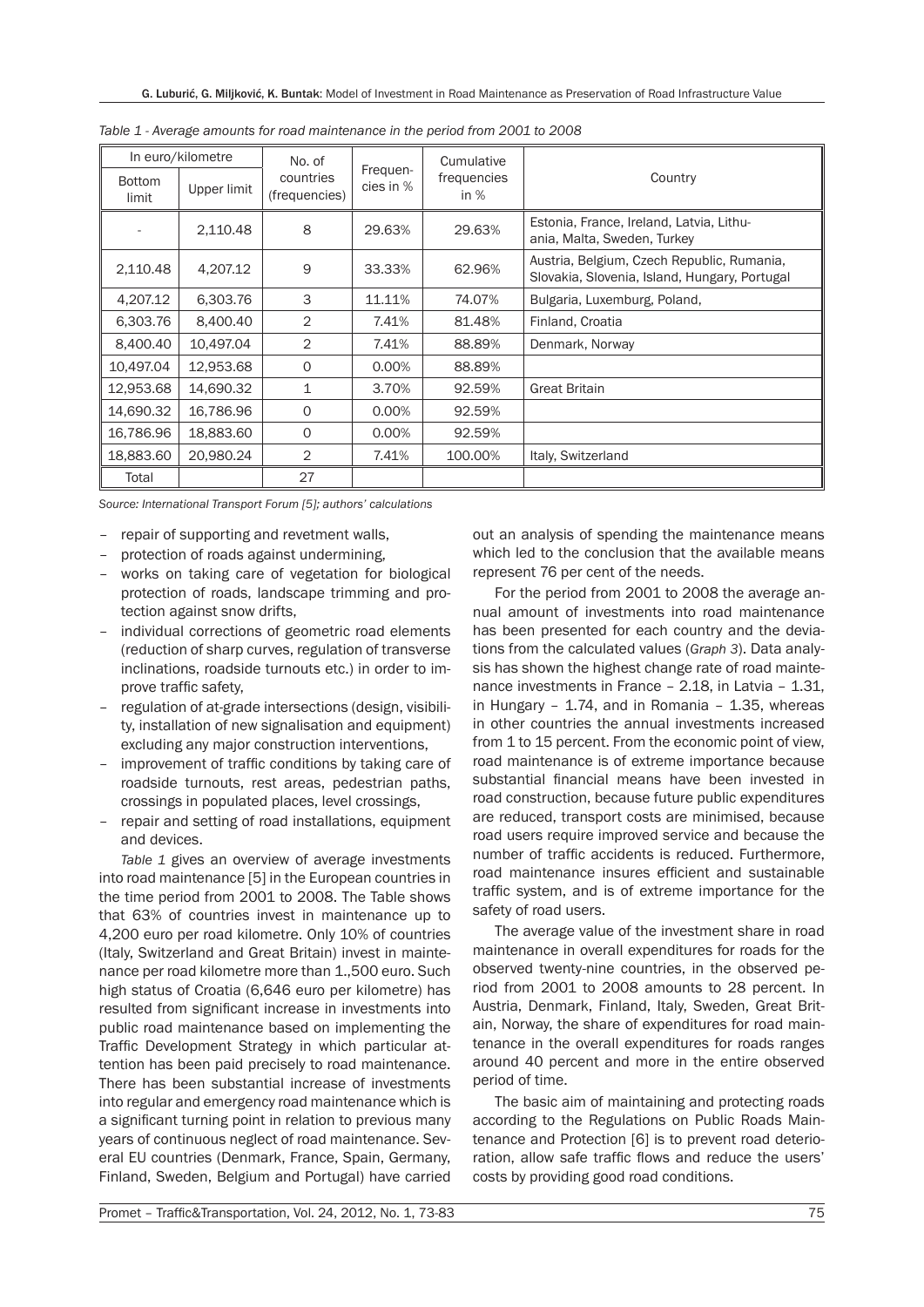

*Graph 1 - Average annual amount of investment into road maintenance and deviation from average values Source: International Transport Forum [5]; authors' calculation*



*Graph 2 - Average share of expenditures for road maintenance in the total road investments*

*Source: International Transport Forum [5]; authors' calculation*

The period from 2001 to 2010 saw a significant increase in investments into regular and emergency road maintenance in the Republic of Croatia compared to the previous period of continuous neglect of road maintenance. During the observed period the total investments into maintenance grew on the average at a rate of 14.2%, and if the year 2002 is excluded from the analysis when the growth was 80% in relation to 2001, then the growth rate for the observed period was 5.8%.

The ratio of investing into regular and emergency maintenance for state roads, during the observed period of time on the average amounts to 48.7:51.3, that is, on the average 335.31 million kuna annually were spent for regular road maintenance, and for emergency road maintenance 352.87 million kuna for ca. 7,000km of state roads.

The economic analyses of road maintenance are, unfortunately, always reduced only to relative values of realising the planned amounts and the realisation in relation to the Maintenance standard.

The obtained regression values of standard realisation for the period from 2011 to 2015 range between 61 and 62%, with the bottom value limit of 45.3%. By strategic decisions the results have been mostly planned, and by operative business plans clearly defined.

However, the question is whether the result of the calculation of the regular maintenance standard realisation is sufficient to know and measure the success and whether it represents the result of the operative business, when the form and content of the result have to be defined so as to satisfy the requirements of the methodology of measuring efficiency and effectiveness [7].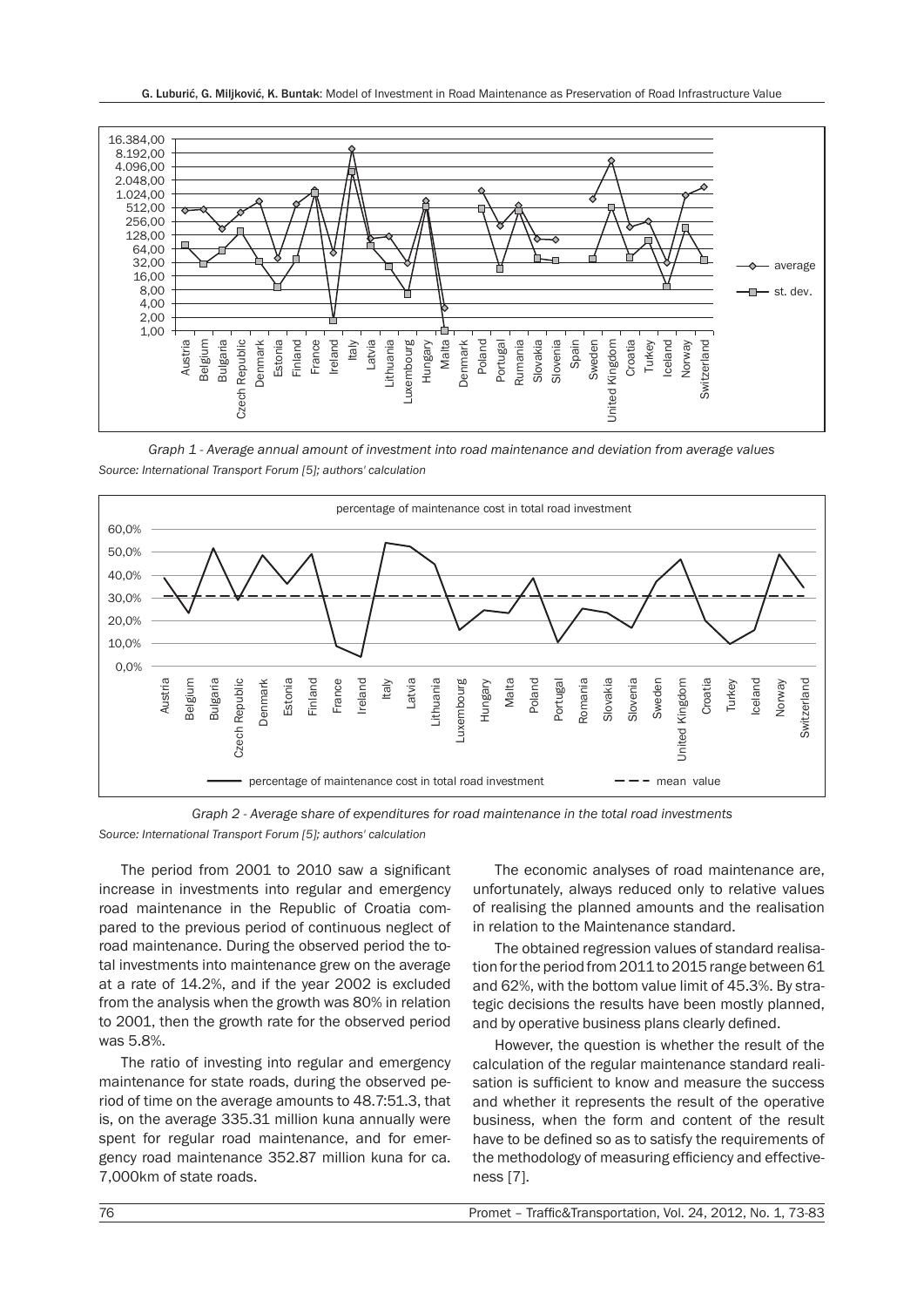| vears | regression values | bottom limit | upper limit |
|-------|-------------------|--------------|-------------|
| 2001  | 31.2%             | 21.0%        | 46.3%       |
| 2002  | 45.2%             | 32.9%        | 61.9%       |
| 2003  | 51.1%             | 37.6%        | 69.5%       |
| 2004  | 54.3%             | 40.0%        | 73.9%       |
| 2005  | 56.4%             | 41.4%        | 76.8%       |
| 2006  | 57.8%             | 42.4%        | 78.8%       |
| 2007  | 58.8%             | 43.1%        | 80.3%       |
| 2008  | 59.6%             | 43.6%        | 81.5%       |
| 2009  | 60.2%             | 44.0%        | 82.4%       |
| 2010  | 60.7%             | 44.3%        | 83.2%       |
| 2011  | 61.1%             | 44.6%        | 83.8%       |
| 2012  | 61.5%             | 44.8%        | 84.3%       |
| 2013  | 61.8%             | 45.0%        | 84.7%       |
| 2014  | 62.0%             | 45.2%        | 85.1%       |
| 2015  | 62.2%             | 45.3%        | 85.5%       |

*Table 2 - Estimate of the realisation of the Regular Road Maintenance Standard*

*Source: Hrvatske ceste d.o.o., authors' calculation*

There are no detailed analyses although the possibility does exist regarding big time series of data for the works for every single road. The analysis of the structure of road works, works dynamics, volume of works and the spent means per single road would represent good information and base for the development of the costs simulation and the necessary organisation, which would be significant in making decisions in road maintenance management.

Since in the period from 2001 to 2010 substantial means were invested in road maintenance, the question is whether there is knowledge about the change of status, value and service life of road usage in that period, that is, whether the effects of the invested means have been measured. According to all the studies it is recommended to invest 2 to 2.5% of road value annually into road maintenance, so that according to this criterion, 50% of the means have been invested in the state roads.

The means invested into "emergency" maintenance, which prolongs the roads service life, should be recorded in the accountancy in a way which would really show the change in the road value, which is shown in Chapter 4 of this article.

# 3. DEFINITION AND METHODS OF DEPRECIATION

According to the Regulations on Depreciation [7] an annual depreciation amount is calculated on the fixed assets. Depreciation is gradual time and physical decrease in the value of fixed assets, and the purpose of calculating depreciation is the accumulation of the means for the replacement of the worn-out item by a new one, in order to constantly maintain the technological and technical level of the operating capacity.

The depreciation means should be used in accordance with the investment plan for the spare fixed assets. The depreciation calculation methods are divided into two basic groups:

#### 3.1 Time methods of depreciation

The time methods of depreciation include linear method, degressive method, and progressive method.

#### 3.1.1 Linear method

Linear (proportional) method of depreciation assumes that fixed assets during the service life undergo uniform wear, and therefore the depreciation expenditure is distributed into relatively equal annual amounts.

#### 3.1.2 Degressive method

The degressive method of depreciation assumes that fixed assets are worn out most during the first years of service, so that for this method the depreciation expenditure in the first years is the highest. The degressive method is implemented in two ways:

- a) by applying fixed depreciation rates on the book value of fixed assets which declines from year to year (method of declining base),
- b) by applying different declining depreciation rates on the fixed base, that is, the purchase value of fixed assets (method of the sum of years or digital method).

The depreciation at fixed rate reduces the book value of the equipment every year by the same percentage, but not from the initial value of the equipment but rather from the book value of the equipment from the previous year. In the method of the sum of the number of years the depreciation for a single year is calculated by multiplying the quotient of the remaining years and the year-number-sum by the difference of book value and the written-off value (sum of the number of years is the sum of the arithmetic sequence 1, 2, ... n, where n is the number of depreciation years). The year-number-sum method belongs to the group of accelerated depreciation methods

#### 3.1.3 Progressive method

The progressive method of depreciation assumes that fixed assets in the first years of usage are spent the least, so that the amount of depreciation in the first years is the lowest.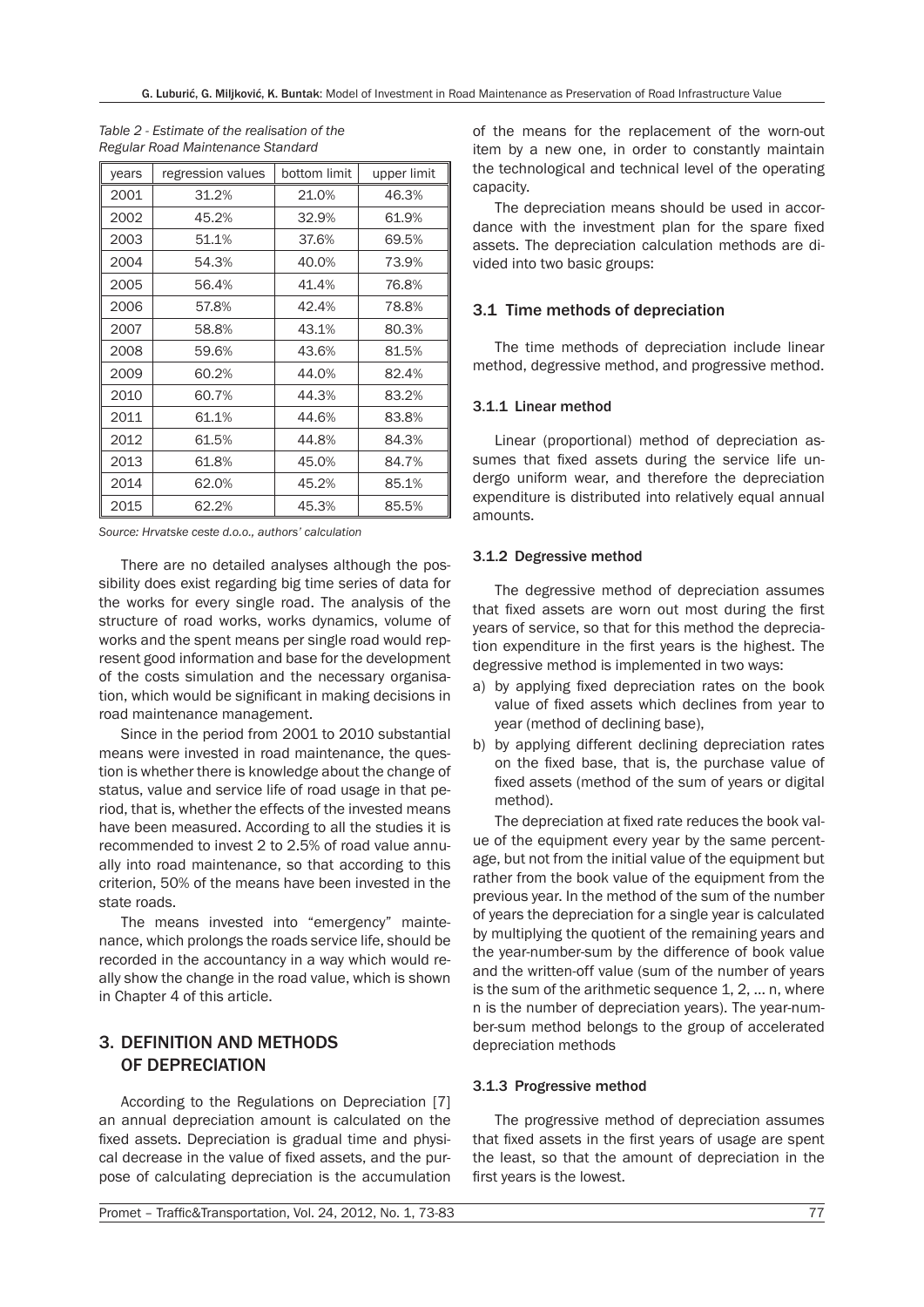#### 3.2 Functional methods of depreciation

Unlike time methods the functional method of depreciation is based on the level of usage of the fixed assets. It can be applied when assets expenditure can be expressed in natural units (machine working hours, travelled kilometres, produced quantity, etc.). Therefore, this method is also called the method of depreciation according to performance. In this method the annual depreciation is calculated by putting the purchase value into relation with the estimated annual effect expressed in natural units.

# 4. INTERDEPENDENCE BETWEEN THE VALUE OF ROAD INFRASTRUCTURE AND DEPRECIATION

The research has been carried out on the data about state roads in the Republic of Croatia, and the road investment structure in the period from 2001 to 2008 was studied in comparison with road depreciation. Road investment structure was studied through providing for investments and through investing into regular and emergency road maintenance. The objective of research was to study the interdependence of the depreciation amount and the amount for investing into emergency road maintenance.

## 4.1 *Value of roads<sup>2</sup>*

The road value is registered as long-term material assets in bookkeeping register of legal persons who control and manage the public roads, and the Republic of Croatia is entered as the owner of the proportional part of capital (Act on the Execution of the State Budget of the Republic of Croatia for the year 2009) [9].

The latest estimate of the value of public roads in the Republic of Croatia was done by the Department for Roads of the Croatian Institute of Civil Engineering (IGH) from Zagreb, and the estimate encompassed all the public roads in Croatia. The total estimated value of all the public roads [10] amounted to 239.2 billion kuna. Out of this amount, 81.2 billion kuna or 34% referred to state roads (including also motorways), 158.1 billion or 66% to county and local roads.

The value of roads is not an indicator used for measuring the performance of the road management system in Croatia, nor for strategic planning and means allocation, and it is recorded as long-term material assets in bookkeeping records of legal entities that control and manage public roads. Since the roads as construction object have their economic service life the depreciation rate is determined which allows gradual accumulation of financial means for the replacement of the worn part of the construction object by a new one<sup>3</sup>. However, road functionality is conditioned not only by the service life but also by the intensity of its usage, and it is not sufficient to base the decisions on the statements of statically oriented analysis of the write-off value<sup>4</sup> but rather the analysis has to be expanded to the analysis of the change in the status of long-term assets during a certain period. The Croatian Standards of Financial Reporting (Hrvatski standardi financijskog izvještavanja - HSFI) [11] regulate that the "depreciation method applied to assets shall be restudied at least at the end of every business year and if there is significant change of the expected frame of spending the economic benefits in these assets, it should be changed in order to reflect the frame changes".

Item t.6.44 of HSFI 6 regulates that the "rest of the value and the service life of the assets shall be reanalysed at least once at the end of every year".

The analysis of the change in status is implied in the decisions or the policy of maintaining the capability and functionality of the road so that the road condition analysis should identify the characteristics of the maintenance policy or more precisely the policy of investment maintenance. The analysis of the level of maintaining the capability of material investments, i.e. long-term assets is oriented to the knowledge and assessment of the condition at a certain moment and the causes of such condition. The value of long-term assets is reduced also because of the neglect of investments for the replacement and maintenance of functionality so that the analysis should take into consideration the requirements for maintaining functionality and value compensation. Croatia should certainly pay more attention in the future to the issue of depreciation and road value, since these two categories had

*Table 3 - Structure of road investments – 2001 to 2008 (million kn)*

|       | Description          | Plan   | Realisation | % of realisation | structure |
|-------|----------------------|--------|-------------|------------------|-----------|
| Total |                      | 53,860 | 65,676      | 121.9%           | 100.0%    |
|       | Investments          | 38,402 | 50.479      | 131.4%           | 76.9%     |
| 2.    | periodic maintenance | 5.859  | 7.257       | 123.9%           | 11.0%     |
| 3.    | Regular maintenance  | 9.599  | 7.940       | 82.7%            | 12.1%     |

*Source: Gospodarenje javnim cestama u RH (Public Road Management in Croatia), Miljković, G., Bratković, G., Krleža, J., Journal "Ceste i mostovi"-Via Vita, No. 2, 2010*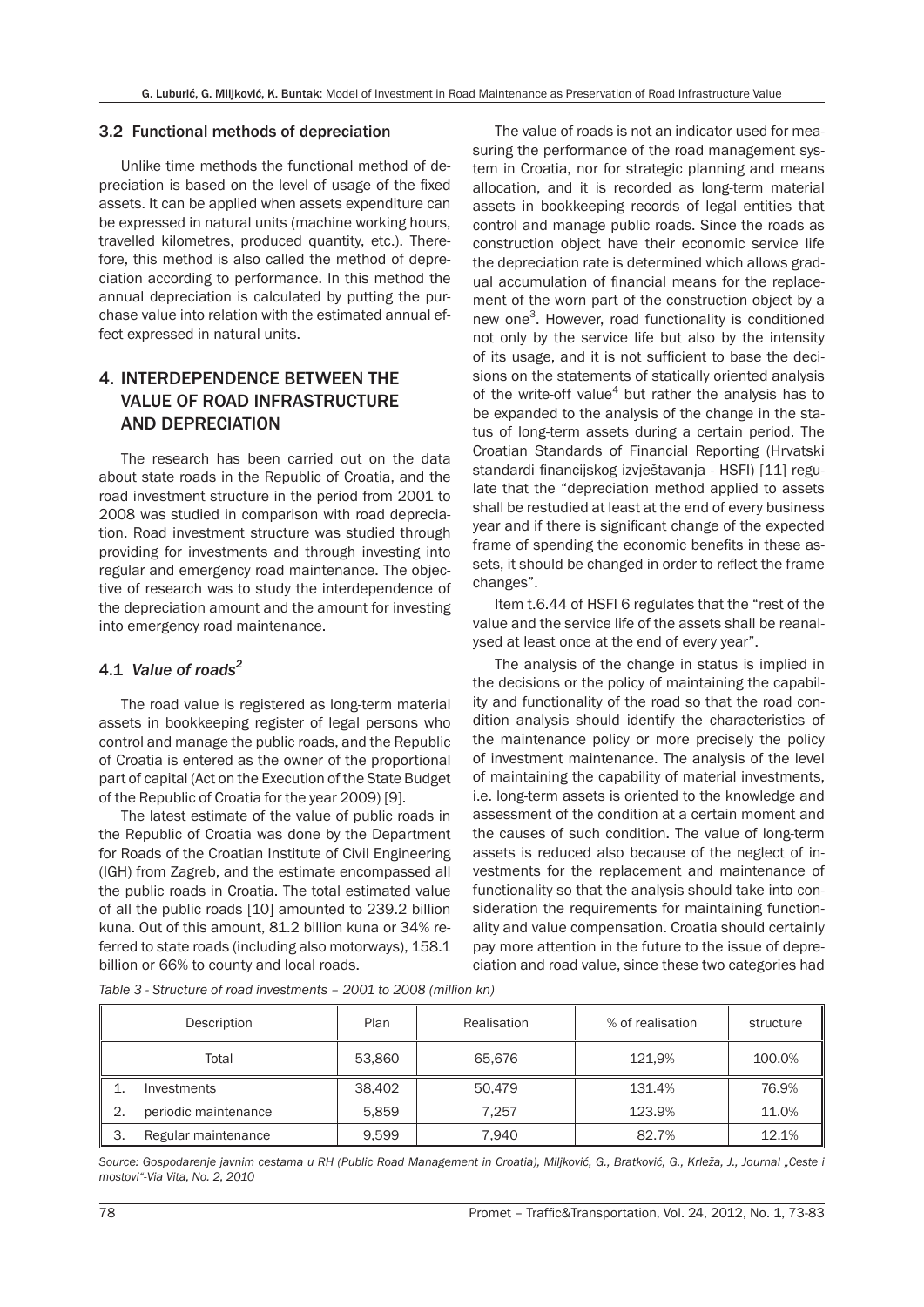been rather neglected up to now as instrument for any decision making.

The indicators of road system performance indicate the development of a system which integrates the accountancy and financial information with the condition of road technical characteristics. The system as such becomes the basis for making long-term decisions about the investment in the construction and maintenance of road infrastructure, recognising in this the wishes of the users and macro-economic possibilities of the state.

Research results of correlation between the amount of depreciation and investment into emergency maintenance have shown that the investment amount is at the level of 74% of the depreciation amount<sup>5</sup>, which indicates an underestimated depreciation rate regarding the fact that roadway condition assessments are not in compliance with such investment (about 50% of state roads network is not in good condition according to the latest roadway condition measurement from the year 2009).



*Graph 3 - Ratio between emergency road maintenance and road depreciation amount*

*Source: FINA and Hrvatske ceste d.o.o. (Croatian Roads), authors' calculation*

## 4.2 Proposal of the model of investment in road maintenance as preservation of road infrastructure value

By determining the major components of the road that have to be replaced or renewed within defined time intervals, and by defining their service life and depreciation rate, a model of investing into the emergency maintenance and road reconstruction is set. Consequently, by determining the elements which are major sections of the road and have different service life than the service life of the means to which these are relat-

ed, they need to be kept as separate means and to be depreciated separately, and the subsequent costs that occur due to replacement of these parts are registered in the value of the road according to the International Accounting Standards (Međunarodni računovodstveni standardi - MRS) 16 [12] and HSFI T.6 and pursuant to Art. 80 and Art. 81 of the Regulations on Public Roads Maintenance and Protection. Naturally, the life cycle for every road, i.e. for every road element is not equal, since it depends on the dimensioning of the roadway structure, traffic, geographic conditions, climatic conditions, current physical state of the assets, history of maintenance, future conditions and strategy of maintenance.

The analysis of the level of maintaining the capability of material investments, i.e. of long-term assets, is directed towards the knowledge about and estimate of the state at a certain moment and the causes of such condition. The value of long-term assets is reduced and it ages due to the neglect of investments for the replacement and maintenance of functionality so that the analysis needs to recognise the requirements for maintaining functionality and value compensation.

When referring to the replacement of the major parts of equipment that are not kept as separate means, MRS 16 requires a special procedure of recognising the cost of replacement in the book amount of the means. In such case, it is necessary to estimate the non-depreciated amount which refers to the replaced part of the means and this value is to be subtracted from the cost of replacement, which means that in the book amount of the means only the difference between the cost of the part replacement and the estimated non-depreciated value of the old part that had been written off before the expiry of the service life of the means will be registered. Therefore, a model of investing into road maintenance has been developed for the preservation of the public assets value presented in *Figure 1*.

Furthermore, the application of the functional method of depreciation would be more adequate for the calculation of road value reduction, i.e. its wear when wear would be determined in some natural units such as e.g. the travelled kilometre per vehicle structure. This method is also called the method of depreciation according to performance. In case of this method the annual depreciation is calculated so that the purchase value is interrelated with the estimated annual performance expressed in natural units.

The inventory of road assets should be made, i.e. it is necessary to:

- determine the physical state of the assets, and carry this out within a certain period of time,
- determine per all roads the changes during the period of time: purchase value, value correction, current value, reconstruction value, and values of (new) constructed roads,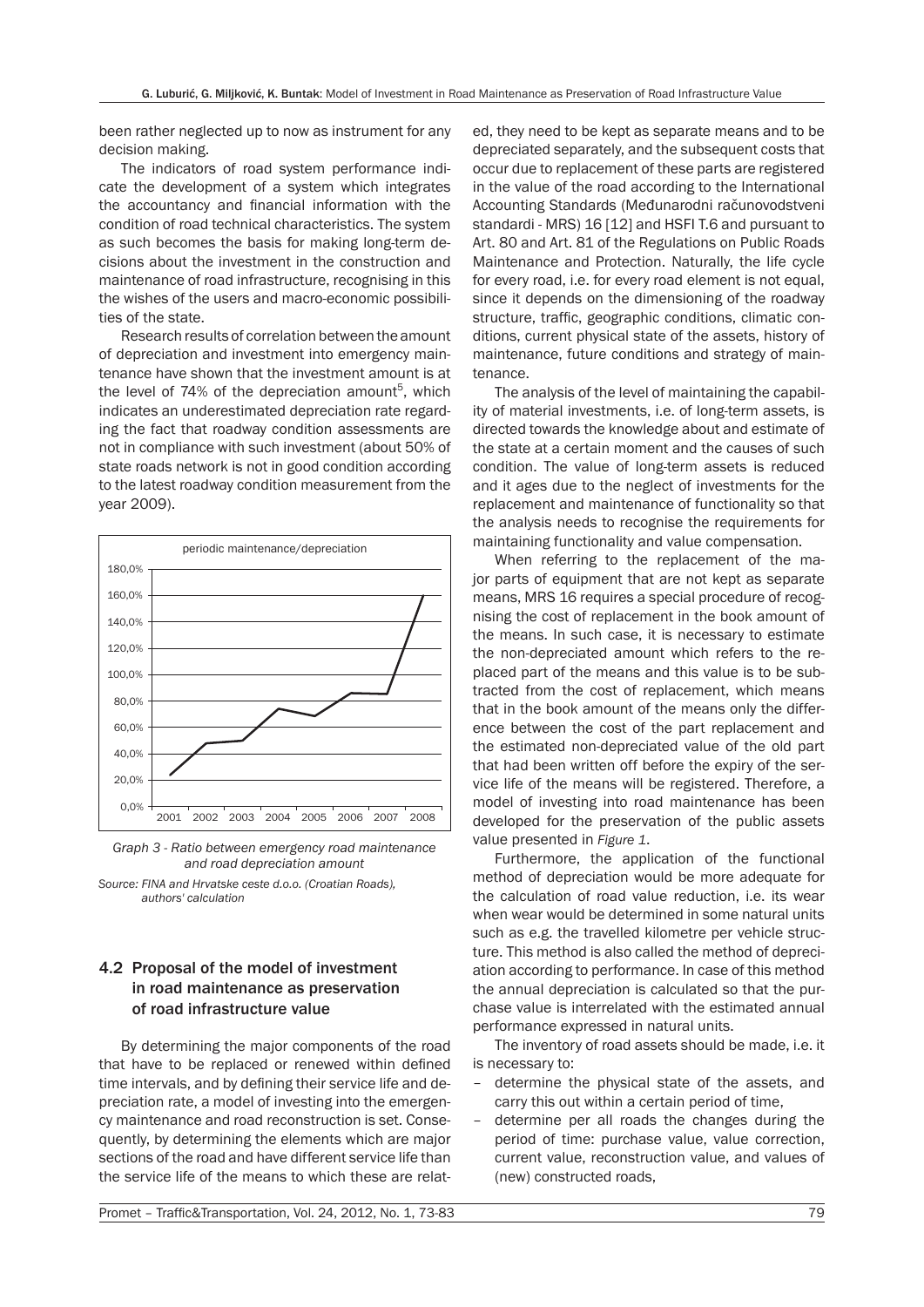#### G. Luburić, G. Miljković, K. Buntak: Model of Investment in Road Maintenance as Preservation of Road Infrastructure Value



*Figure 1 - Model of investing into road maintenance in order to preserve public assets value*



*Graph 4 - Graphical presentation of the increase in road value by investing into emergency maintenance (connection Table 4)*

- harmonize the book account and physical condition of assets and determine the new service life, – determine the depreciation rate and method,
- determine the major road elements, determine their service life and make a simulation of the future reconstruction costs,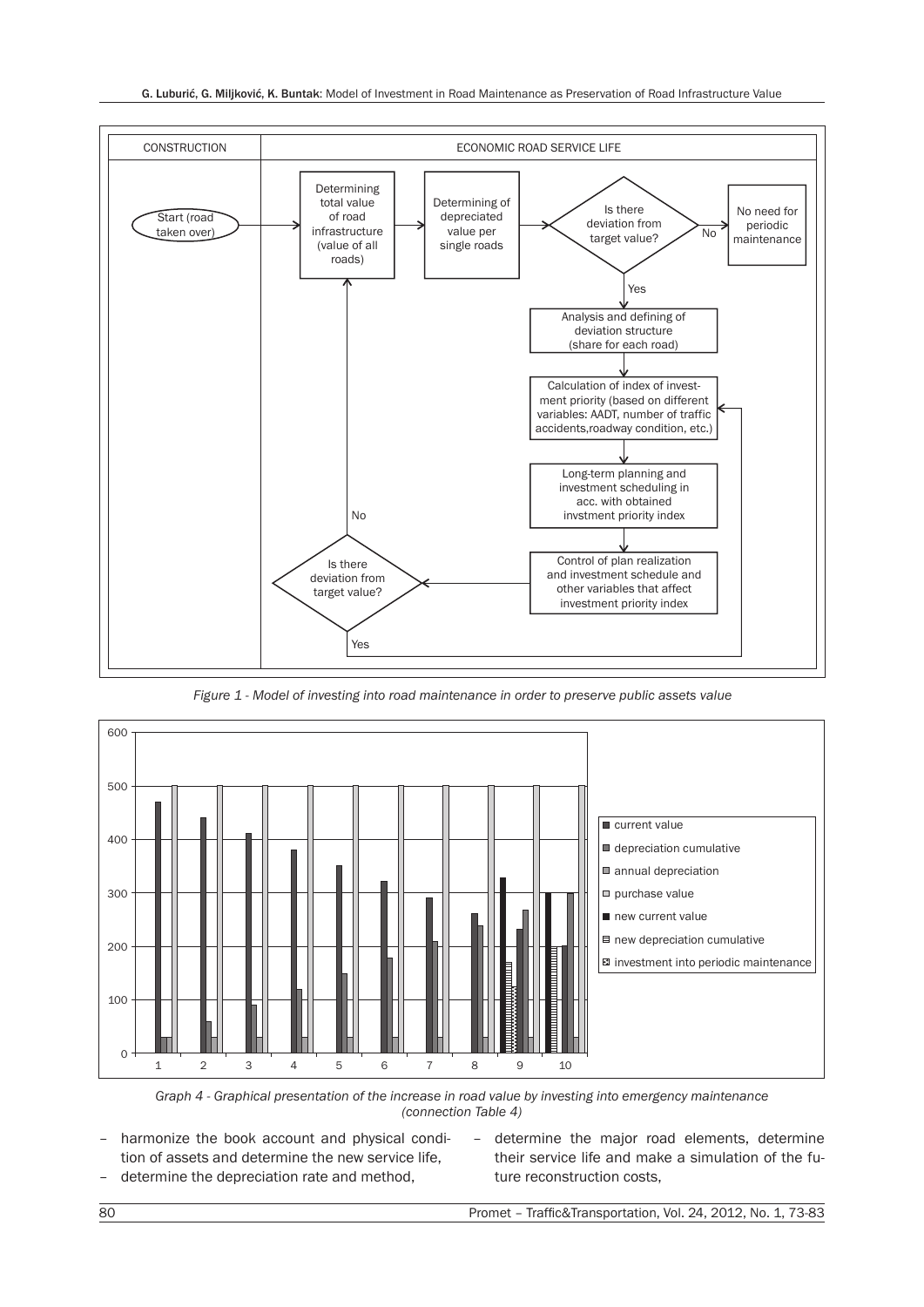| description             | vears        |                |             |         |              |              |                |         |          |              |
|-------------------------|--------------|----------------|-------------|---------|--------------|--------------|----------------|---------|----------|--------------|
|                         | $\mathbf{1}$ | $\overline{2}$ | 3           | 4       | 5            | 6            | $\overline{7}$ | 8       | 9        | 10           |
| present value           | 470          | 440            | 410         | 380     | 350          | 320          | 290            | 260     | 230      | 200          |
| cumulative depreciation | 30           | 60             | 90          | 120     | 150          | 180          | 210            | 240     | 270      | 300          |
| roadway                 | 25           | 50             | 75          | 100     | 125          | 150          | 175            | 200     | 225      | 250          |
| wearing course          | 12.5         | 25             | 37.5        | 50      | 62.5         | 75           | 87.5           | 100     | 112.5    | 125          |
| base course             | 12.5         | 25             | 37.5        | 50      | 62.5         | 75           | 87.5           | 100     | 112.5    | 125          |
| equipment               | 5            | 10             | 15          | 20      | 25           | 30           | 35             | 40      | 45       | 50           |
| road bed                | 0            | 0              | $\circ$     | $\circ$ | $\circ$      | $\circ$      | $\Omega$       | $\circ$ | $\circ$  | $\mathsf{O}$ |
| depreciation total      | 30           | 30             | 30          | 30      | 30           | 30           | 30             | 30      | 30       | 30           |
| roadway depreciation    | 25           | 25             | 25          | 25      | 25           | 25           | 25             | 25      | 25       | 25           |
| wearing course          | 12.5         | 12.5           | 12.5        | 12.5    | 12.5         | 12.5         | 12.5           | 12.5    | 12.5     | 12.5         |
| base course             | 12.5         | 12.5           | 12.5        | 12.5    | 12.5         | 12.5         | 12.5           | 12.5    | 12.5     | 12.5         |
| equipment depreciation  | 5            | 5              | 5           | 5       | 5            | 5            | 5              | 5       | 5        | 5            |
| road bed                | 0            | 0              | $\mathbf 0$ | 0       | $\mathsf{O}$ | $\mathsf{O}$ | $\mathsf{O}$   | $\circ$ | $\Omega$ | $\Omega$     |
| purchase value          | 500          | 500            | 500         | 500     | 500          | 500          | 500            | 500     | 500      | 500          |
| roadway                 | 250          | 250            | 250         | 250     | 250          | 250          | 250            | 250     | 250      | 250          |
| wearing course          | 125          | 125            | 125         | 125     | 125          | 125          | 125            | 125     | 125      | 125          |
| base course             | 125          | 125            | 125         | 125     | 125          | 125          | 125            | 125     | 125      | 125          |
| equipment               | 50           | 50             | 50          | 50      | 50           | 50           | 50             | 50      | 50       | 50           |
| road bed                | 200          | 200            | 200         | 200     | 200          | 200          | 200            | 200     | 200      | 200          |

#### *Table 4 - Example of road value calculation*

| Table 5 - Calculation of road value (present value of road after investing into emergency maintenance in the 9 <sup>th</sup> year) |  |
|------------------------------------------------------------------------------------------------------------------------------------|--|
|------------------------------------------------------------------------------------------------------------------------------------|--|

|                         | 1        | 2        | 3        | $\overline{4}$ | 5        | 6        | 7        | 8        | 9        | 10       |
|-------------------------|----------|----------|----------|----------------|----------|----------|----------|----------|----------|----------|
| present value           | 470      | 440      | 410      | 380            | 350      | 320      | 290      | 260      | 330      | 300      |
| cumulative depreciation | 17.5     | 35       | 52.5     | 70             | 87.5     | 105      | 122.5    | 140      | 170      | 200      |
| roadway                 |          |          |          |                |          |          |          |          |          |          |
| wearing course          | $\Omega$ | $\Omega$ | $\Omega$ | $\Omega$       | $\Omega$ | $\Omega$ | $\Omega$ | $\Omega$ | 12.5     | 25       |
| base course             | 12.5     | 25       | 37.5     | 50             | 62.5     | 75       | 87.5     | 100      | 112.5    | 125      |
| equipment               | 5        | 10       | 15       | 20             | 25       | 30       | 35       | 40       | 45       | 50       |
| road bed                | O        | $\Omega$ | $\Omega$ | $\Omega$       | $\Omega$ | $\Omega$ | $\Omega$ | $\Omega$ | $\Omega$ | $\Omega$ |
| depreciation total      | 17.5     | 17.5     | 17.5     | 17.5           | 17.5     | 17.5     | 17.5     | 17.5     | 30       | 30       |
| roadway depreciation    |          |          |          |                |          |          |          |          |          |          |
| wearing course          |          |          |          |                |          |          |          |          | 12.5     | 12.5     |
| base course             | 12.5     | 12.5     | 12.5     | 12.5           | 12.5     | 12.5     | 12.5     | 12.5     | 12.5     | 12.5     |
| equipment depreciation  | 5        | 5        | 5        | 5              | 5        | 5        | 5        | 5        | 5        | 5        |
| road bed                | O        | $\Omega$ | 0        | $\Omega$       | 0        | $\Omega$ | $\Omega$ | $\Omega$ | 0        | $\Omega$ |

– register the costs of emergency maintenance on the basic means and thus increase the road value. Article 5 of the Regulations on the Maintenance and

Protection of Public Roads says that maintenance is performed on the basis of an annual maintenance plan which contains the presentation of the existing road condition at the beginning of the planned period and the presentation of the expected condition at the end of the planned period regarding the existing condition and the planned investments. Planning of investments

based on road condition is certainly an objective that requires a good base of road data and in interaction with the accounting data on roads it would represent a good model of managing the complex road system.

For the sake of simplicity the depreciation rate of 10% for the mentioned basic road elements has been assumed, and the purchase road value, depreciation, cumulative depreciation and current value at the end of every observed year has been presented. By writing off of the replaced road element, the correction of its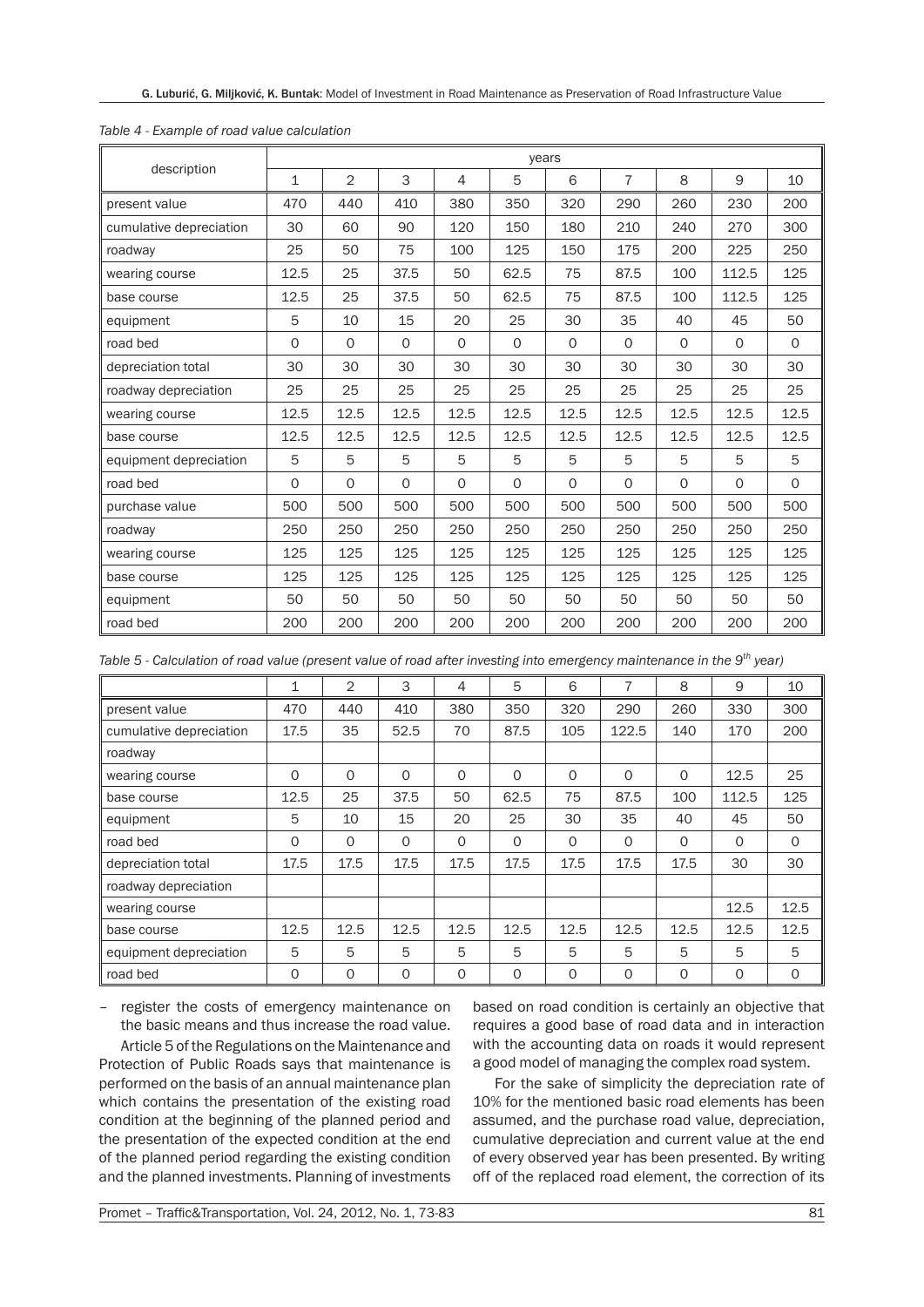value is removed from register, and the bookkeeping current road value is increased

In the same manner as road depreciation causes numerous dilemmas, so is the accountancy recording of emergency maintenance always questionable, and in legal parties that manage and operate the road network very different, since no joint methodology has been determined. However, the fact that emergency maintenance prolongs the road service life and that in its essence it increases the road value is not questionable.

## 5. CONCLUSION

The depreciation of public assets as an economic category did not have until now its function. By introducing the ne w system of national accounts ESA 95, one of the most significant changes in relation to the previous ESA 79 is precisely the liability to calculate the depreciation of public assets. The emphasis on the value of national assets opens up a completely new chapter in the evaluation of the national capital and will certainly result in numerous discussions and solutions in defining and preserving the public assets values. Since the users of roads (except for motorways) do not pay toll for road usage which is proportional to their benefit, a certain financing model should provide compensation of the spent road value. The model and methods of depreciation calculation should be determined according to the actual road service life, which would result in the knowledge about the needs for investing into the preservation of its value.

As economy category, road depreciation has to be precisely defined and integrated into the general economic model of road infrastructure control and management. Apart from conceptual definition adequate organisational assumptions need to be created, that is, the carriers need to be determined as well as the calculation methods and the allocation of the means.

The issue of road depreciation has always raised dilemmas; therefore this paper represents only an incentive for the discussion about the future role of depreciation and the future method of calculating road depreciation, mainly since this will certainly be required by the application of ESA 95.

The answer to the question whether the depreciation amount will represent the base for the planning of future investments or whether the implementation of the functional system of depreciation calculation is indeed more adequate in road infrastructure, should be provided by detailed processing of empirical data and the simulations that will show the effects of different methods of calculation.

Therefore, the issue of public road depreciation is to become one of the tasks in the future period, since the information about the actual value of public assets is of great significance.

The guidelines for further research include identification of the optimal model of using the road infrastructure value as the basis of strategic planning of investments and investment maintenance of road network.

Dr. sc. GRGO LUBURIĆ E-mail: gluburic@kenny.hr Sveučilište u Zagrebu, Fakultet prometnih znanosti Vukelićeva 4, 10000 Zagreb, Hrvatska Mr. sc. GORDANA MILJKOVIĆ E-mail: gordana.miljkovic@hrvatske-ceste.hr Hrvatske ceste d.o.o. Vončinina 3, 10000 Zagreb, Hrvatska Dr. sc. KREŠIMIR BUNTAK E-mail: kresimir.buntak@inet.hr Veleučilište u Varaždinu J. Križanića 33/6, 42000 Varaždin, Hrvatska

#### *SAŽETAK*

#### *MODEL ULAGANJA U ODRŽAVANJE CESTA U FUNKCIJI OČUVANJA VRIJEDNOSTI CESTOVNE INFRASTRUKTURE*

*Cilj istraživanja bio je ukazati na neiskorištenost informacije o amortizaciji cesta u procesu donošenja odluka o ulaganju u održavanje cesta. Amortizacija kao računovodstvena kategorija nije dovoljno iskorištena kao upravljačka informacija i status joj je marginaliziran. Veliki problem je i nedefiniran status "izvanrednog" održavanja, kojeg neki pravni subjekti zaduženi za upravljanje cestama knjiže kao investicijsko održavanje kojim se nadoknađuje vrijednost ceste, a neki kao trošak, te u tom slučaju navedena ulaganja niti ne ulaze u osnovicu za obračun amortizacije.*

*Prilikom izrade ovoga rada pratili su se podaci o knjigovodstvenoj vrijednosti ceste, iznosu amortizacije i podaci o ulaganjima u održavanje na državnim cestama u razdoblju od 2001. do 2008. godine.*

*U analizi podataka primijenjena je metodologija deskriptivne statistike i regresijske analize.*

*Rezultati istraživanja korelacije između iznosa amortizacije i ulaganja u izvanredno održavanje pokazali su da je iznos ulaganja na razini 74% iznosa amortizacije, što ukazuje na podcijenjenu stopu amortizacije s obzirom na činjenicu da ocjene stanja kolnika ipak nisu sukladne takvom ulaganju.*

## *KLJUČNE RIJEČI*

*amortizacija ceste, izvanredno održavanje, vrijednost ceste, upravljanje cestama*

## **REFERENCES**

- 1. MMPI, Pravilnik o održavanju i zaštiti javnih cesta (Regulations on Public Roads Maintenance and Protection), Official Gazette No. 25, Zagreb, February 1998
- 2. Public roads consist of:
	- road building (road foundation, roadway bed, pavement structure, bridge, viaduct, underpass, overpass, culvert, tunnel, gallery, retaining and revet-